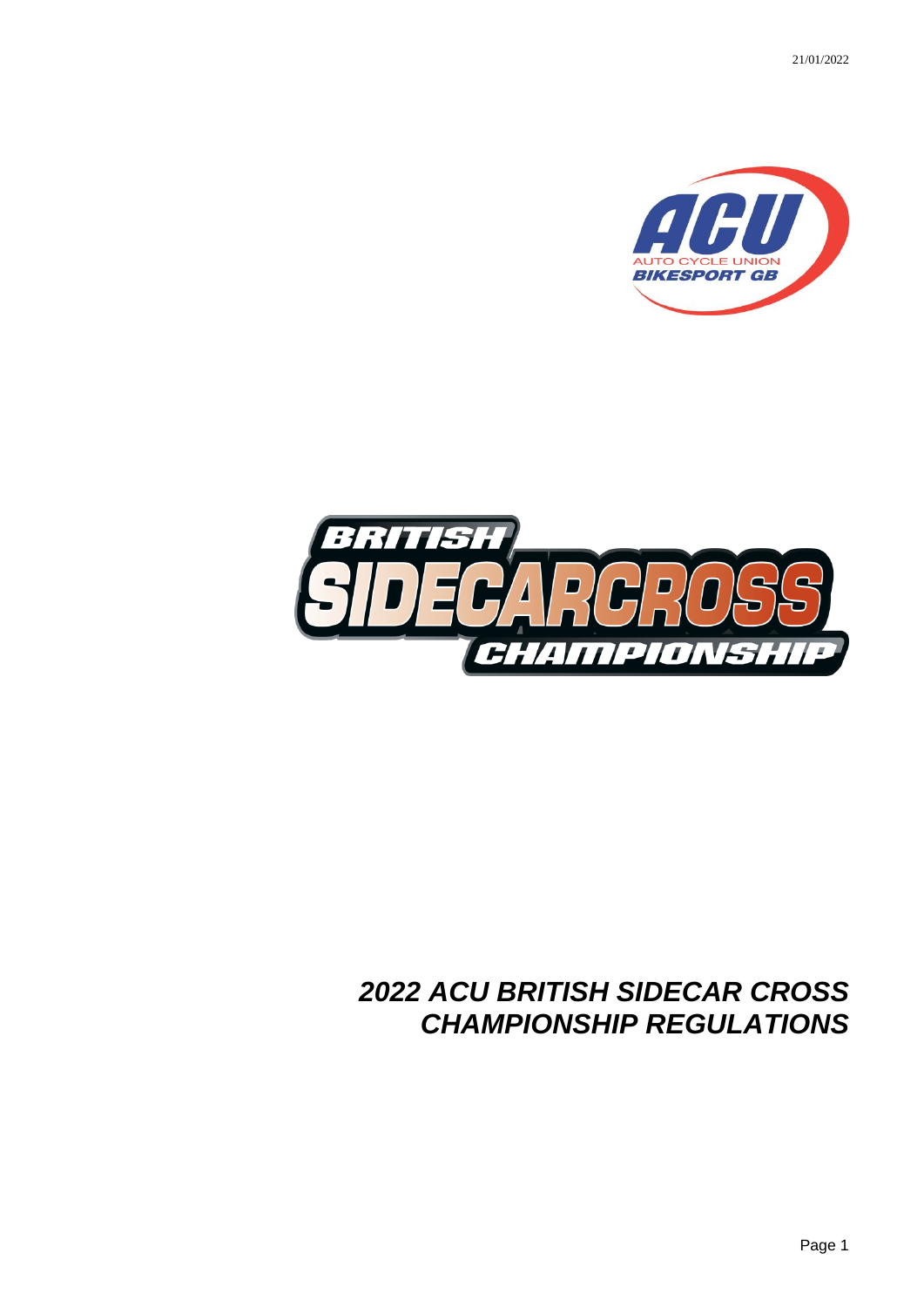# **THE ACU 2022 BRITISH SIDECAR CROSS CHAMPIONSHIP**

<span id="page-1-0"></span>

| 1.0  |  |  |  |
|------|--|--|--|
| 1.1  |  |  |  |
| 1.2  |  |  |  |
| 1.3  |  |  |  |
| 1.4  |  |  |  |
| 1.5  |  |  |  |
| 1.5  |  |  |  |
| 1.6  |  |  |  |
| 1.7  |  |  |  |
| 1.8  |  |  |  |
| 1.9  |  |  |  |
| 1.10 |  |  |  |
| 2.0  |  |  |  |
| 2.1  |  |  |  |
| 2.2  |  |  |  |
| 2.3  |  |  |  |
| 2.4  |  |  |  |
| 2.5  |  |  |  |
| 2.6  |  |  |  |
| 2.7  |  |  |  |
| 3.0  |  |  |  |
| 3.1  |  |  |  |
| 3.2  |  |  |  |
| 3.3  |  |  |  |
| 3.4  |  |  |  |
| 3.5  |  |  |  |
| 3.6  |  |  |  |
| 3.7  |  |  |  |
| 3.8  |  |  |  |
| 3.9  |  |  |  |
| 3.10 |  |  |  |
| 3.11 |  |  |  |
| 3.12 |  |  |  |
| 3.13 |  |  |  |
| 3.14 |  |  |  |
| 3.15 |  |  |  |
| 3.16 |  |  |  |
| 3.17 |  |  |  |
| 4.0  |  |  |  |
| 4.1  |  |  |  |
| 4.2  |  |  |  |
| 4.3  |  |  |  |
| 4.4  |  |  |  |
| 4.5  |  |  |  |
| 4.6  |  |  |  |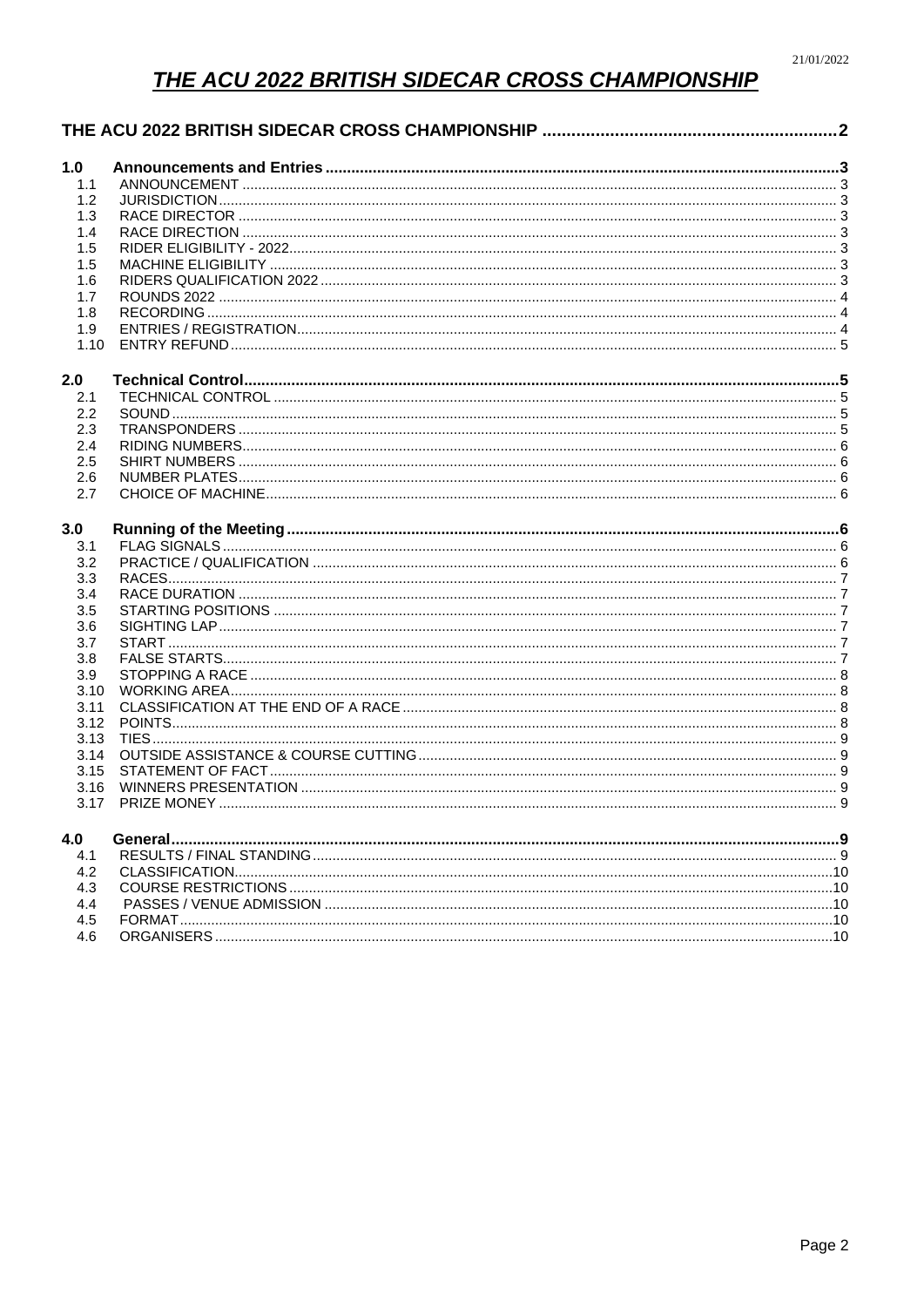# <span id="page-2-1"></span><span id="page-2-0"></span>**1.0 Announcements and Entries**

# 1.1 ANNOUNCEMENT

The Auto Cycle Union (ACU) will promote and together with the appointed clubs the British Sidecar Cross Championship & the National Expert Sidecar Cross Championship.

# <span id="page-2-2"></span>1.2 JURISDICTION

The meetings will be held under the current National Sporting Code of the ACU, the Standing Regulations for Motocross, these Championship Conditions and any further Supplementary Regulations or Instructions issued, or official announcements made.

The minimum level of insurance provided by the Organisers is through an ACU Basic Permit, Organisers are reminded to inform competitors the level of cover provided in the Supplementary Regulations.

# <span id="page-2-3"></span>1.3 RACE DIRECTOR

The ACU Motocross Committee will appoint a Race Director for the British Sidecar Cross Championship in accordance with NSC 6.02

A Race Director will be appointed where appropriate by ACU Head Office only when an Event Management Committee and/or a Race Direction has been established for a particular National or above meeting or Series of meetings (SR's or championship conditions refer).

The Race Director is responsible for ensuring the proper observation of the regulations. Only after authorization by ACU Head Office, the Race Director will act as the Senior Clerk of the Course with overall responsibility for ensuring the correct and efficient running of the practices and races.

The Race Director shall work closely with the Clerk of the Course and where appropriate, the Promoter. The Race Director may delegate responsibilities to the Clerk of the Course as he deems necessary.

The Race Director is also responsible for all communications between the Event Management Committee/Race Direction and the ACU Stewards.

# <span id="page-2-4"></span>1.4 RACE DIRECTION

Race Direction is formed by Race Director, Clerk of the Course, ACU Steward (if appointed) Promoter Representative (if present). A minimum quorum of 2 is required for Race Direction Meetings, Race Director has casting vote.

There will be minimum of 2 Race Direction meetings, Meeting 1, 7.45am on day of event and Meeting 2, 30 minutes after the publication of the final race results.

# <span id="page-2-5"></span>1.5 RIDER ELIGIBILITY - 2022

Open to riders / Passengers holding current Motocross licences issued by the ACU / SACU or holding a current National licence issued by their European FMN. Any competitor not holding an ACU or SACU licence must provide proof of Insurance and a written start permission document issued by their FMN.

For ACU/SACU licence holders competing in Ireland / Northern Ireland you will need to arrange start permission proof of insurance with the ACU.

# <span id="page-2-6"></span>1.5 MACHINE ELIGIBILITY

For Sidecars meeting the current requirements as stated in the ACU Motocross Standing Regulations.

Sidecar For machines over 350cc – 1000cc 4 stroke and up to 750cc 2 stroke

# <span id="page-2-7"></span>1.6 RIDERS QUALIFICATION 2022

# **British Sidecar Cross Championship**

-Open to a maximum of 40 registered crews taken in the following order: Top 25 point scorers from 2021 British Championship.

Top 10 point scorers from the 2021 British ACU Clubmans Championship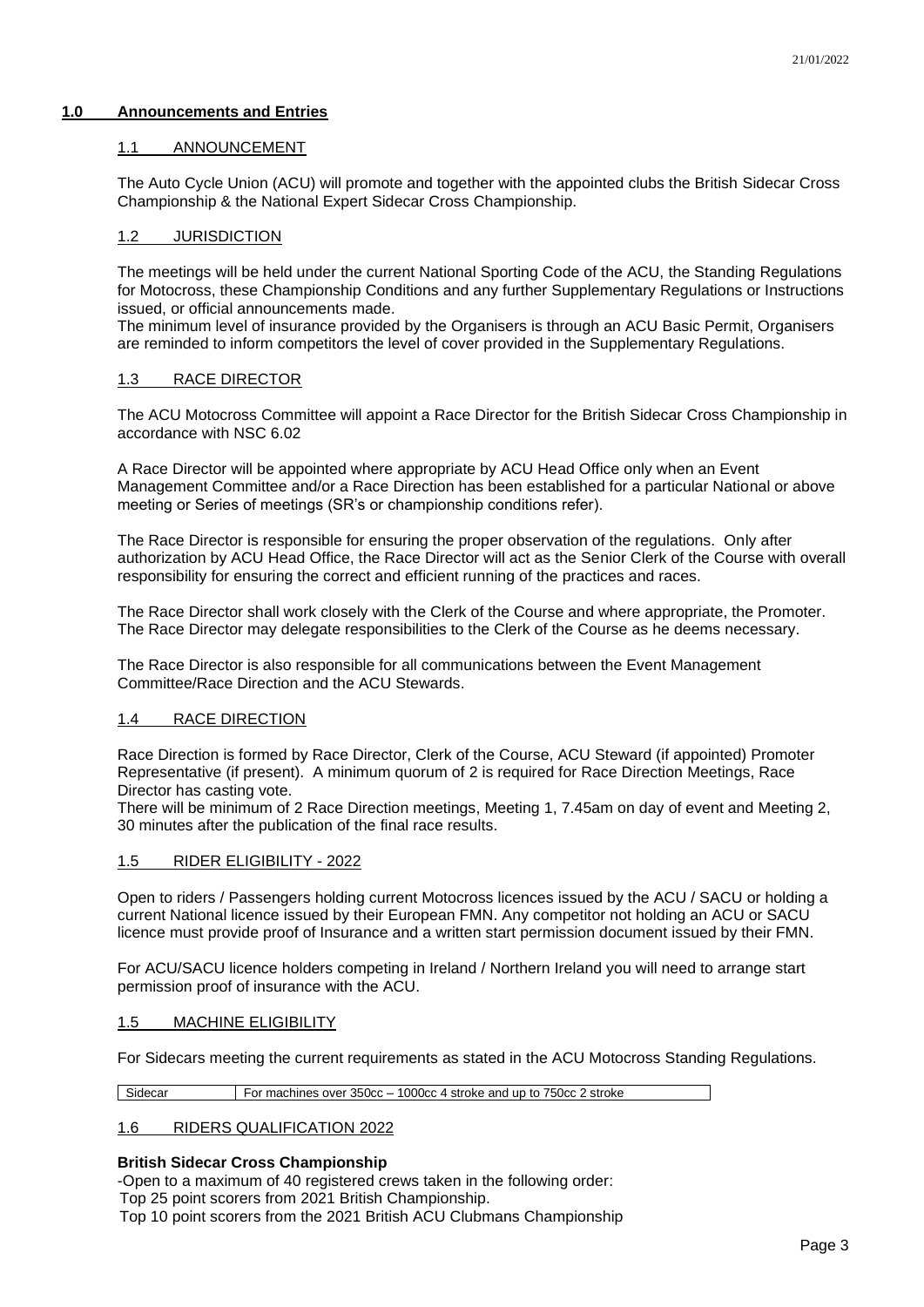Any remaining places will be allocated at the discretion of the ACU Motocross Department Wild cards may be taken at individual rounds.

# **National Expert Sidecar Cross Championship**

The National Expert Sidecar Cross Championship will exclude any rider who has finished in the top 10 overall British championship positions form the previous two years. It will also exclude any rider that has competed in a World Championship Sidecar Cross event in the previous 2 seasons. It will also exclude any rider that has competed in a World Championship Sidecar Cross event in the previous two seasons or who contests a World Sidecar Cross Championship event in the current year, (if this happens any points scored by that crew will be frozen at the point in which the rider competed at the GP). This restriction does not apply to passengers.

(A wild card driver is a non-registered rider who, if an ACU/SACU licence holder, meets the qualifying criteria in this paragraph; International riders should be point scorers in their own national championships. Proof may be required.)

The ACU Motocross Committee reserves the right to invite or consider any rider, for the whole series, who in their opinion would enhance the Championship for the good of the sport. The Committee also have the right to refuse any rider for the National Expert Series who in their opinion will not enhance the championship for the good of the sport.

> Quad Racing Ireland Halstead & DMCC Waterlooville MCC

# <span id="page-3-0"></span>1.7 ROUNDS 2022

| 17 April  | Sherwood MX         | Nora MX     |
|-----------|---------------------|-------------|
| 1 May     | Duns                | <b>NETT</b> |
| 29 May    | Dean Moor           | <b>NETT</b> |
| 18 June** | Tandragee           | Quad Ra     |
| 17 July   | Wakes Colne         | Halstead    |
| 14 August | <b>Cusses Gorse</b> | Waterloo    |

# <span id="page-3-1"></span>1.8 RECORDING

The Championship will be Co-ordinated by the ACU Motocross Dept. and Chris Helm.

Sidecars – Riders Representative – The SMCA will nominate a driver and passenger to represent competitor's collective views / concerns to the Clerk of the Course, this does not prevent an individual competitor making a formal protest under current ACU regulations.

# <span id="page-3-2"></span>1.9 ENTRIES / REGISTRATION

There will be a registration fee of **£75.00** for 2022; Riders will be expected to register with the ACU by the closing date of registration which is 26<sup>h</sup> February 2022.

Riders must supply a transponder number with their registration. Riders will be required to contest the whole series and must complete and return the series registration form to the Motocross Dept ACU, Wood Street, Rugby, Warwickshire CV21 2YX by 26<sup>th</sup> February 2022.

In addition to the above, riders must complete an entry form provided by the ACU and forward each form to the Entry Secretary of the organising club by the closing date, in some instances this may be on-line entries as well as Postal entries

# On-line entries available for the following

| Nora MX              | www.acu.org.uk |
|----------------------|----------------|
| Iveston & Satley MCC | www.acu.org.uk |
| Waterlooville MC     | www.acu.org.uk |
| Halstead & DMCC      | www.acu.org.uk |

Each form must be accompanied by the Entry Fee of **£70.00**

Entries received from registered riders after the closing date may incur an additional charge of £20.00.

After the closing date of entries for each individual round, non-registered riders may be accepted in all classes on a first come first serve basis and the entry fee will be as follows: **£90.00**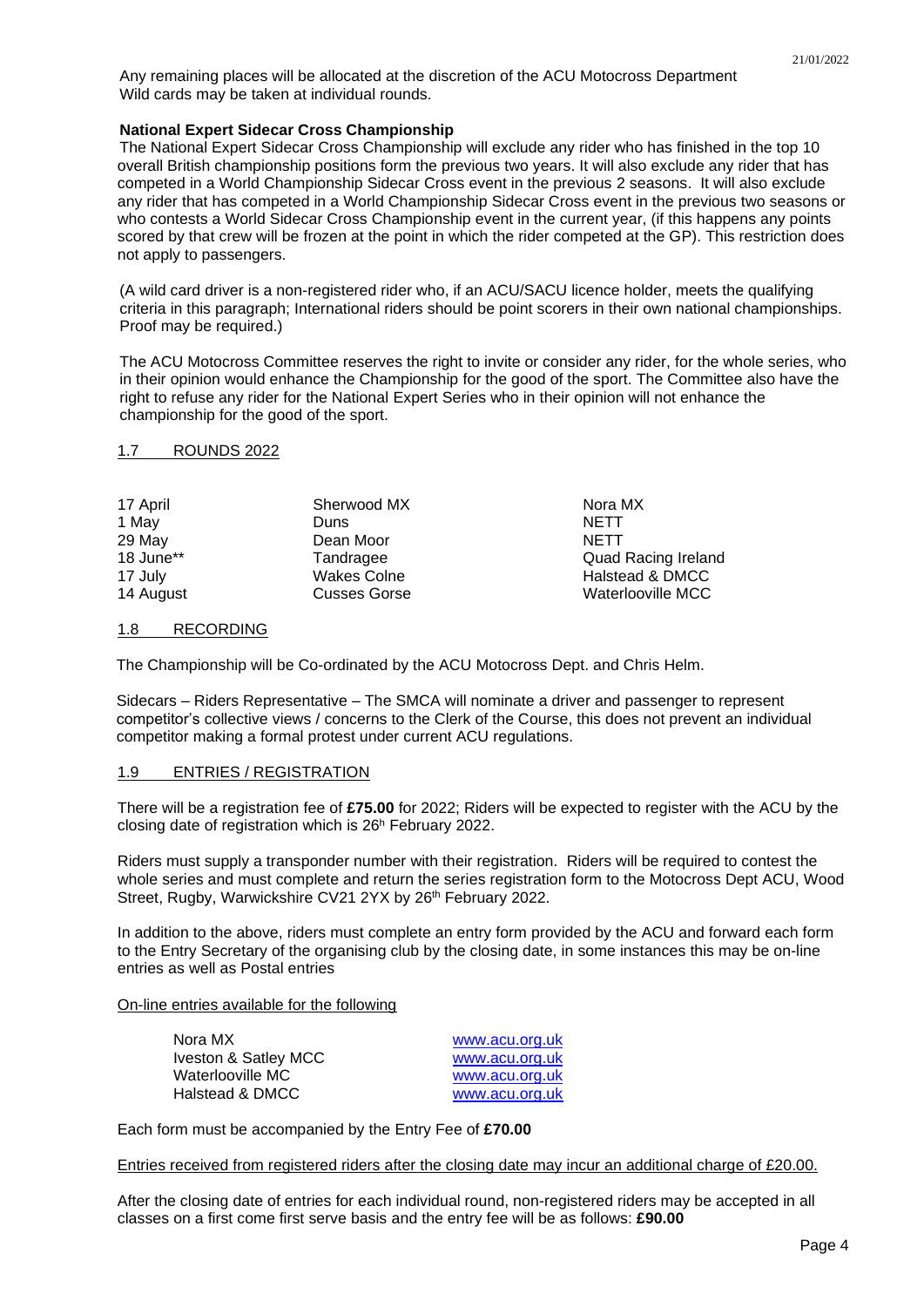Non registered riders will score Championship points

Any rider or passenger who rides at any other event either at home or abroad on the same day as a Championship meeting may be fined £100.00 and all Championship points will be frozen. Riders may only be released by the ACU Motocross Committee for FIM/ FIME events by prior written request.

# <span id="page-4-0"></span>1.10 ENTRY REFUND

Under no circumstances will refunds be considered unless a rider informs the organiser of his injury prior to the event and sends a doctors/hospital certificate to the organiser within 7 days after the event.

### <span id="page-4-2"></span><span id="page-4-1"></span>**2.0 Technical Control**

#### 2.1 TECHNICAL CONTROL

Riders are allowed to use machines (max 2) as presented to Technical Control under their respective name and starting number. A machine can only be presented for technical Inspection under one riders name, unless one is shared by two riders, in which case it is presented with both riders numbers.

# <span id="page-4-3"></span>2.2 SOUND

2 stroke engines at: 112dB/A (+2dB/A before the race; + 3 dB/A after the race) 4 stroke engines at: 115dB/A (+2dB/A before the race; + 3 dB/A after the race) Test procedure: 2 metre max method A further review of sound levels will be made at the end of the 2022 season.

Machines will be selected at random for sound testing when presented at Preliminary Technical Control

Sound Control after a race – Any rider whose machine is above the limit documented above – whether it be one of the riders chosen at random or any other rider whose motorcycle is controlled/verified – may be penalised by having a 5 place penalty added to his riding time in the race in question. Riders may be chosen by the use of ride by sound tests or at random by the Clerk of the Course.

Should a machine become excessively noisy during a practice or racing session in the opinion of the Clerk of the Course, a board displaying "Noise" together with the offender's number shall be shown to the rider in question at an appropriate place on the circuit. Once passing the board the rider has two laps in which to enter the work area and effect repairs. i.e. the rider may only pass the board on two occasions. If the rider fails to enter the work area during that time they will be shown the Black Flag and disqualified from the race in question. Under these circumstances no Sound Test shall be undertaken.

In either instance, if there are not enough laps left in the session or race for the above scenario to take place, the rider will still be shown the board whereby he is advised to affect a repair. However, if he fails to do this, the machine will automatically be sound tested at the end of the session or race.

Any rider refusing to have an engine measured or failing the test will result in the loss of all British Championship points.

#### <span id="page-4-4"></span>2.3 TRANSPONDERS

All registered British Championship riders should own their own transponder for which it is their responsibility to ensure that it is fully charged and fitted securely. See manufacturer's instructions for charging Transponders.

The timekeepers can issue a transponder to riders who do not have a transponder at the event for a hire fee of £20.00, fitting brackets will cost £5. The rider will be required to leave a deposit of £20 which will be returned when the transponder is handed back on the day of the event.

The timekeepers will invoice riders who lose a hired transponder the replacement cost and anyone not returning the transponder at the end of the meeting will lose their £20 deposit.

The organisers and timekeepers will take no responsibility for the results of riders who fail to fit a transponder or charged transponder to their machine.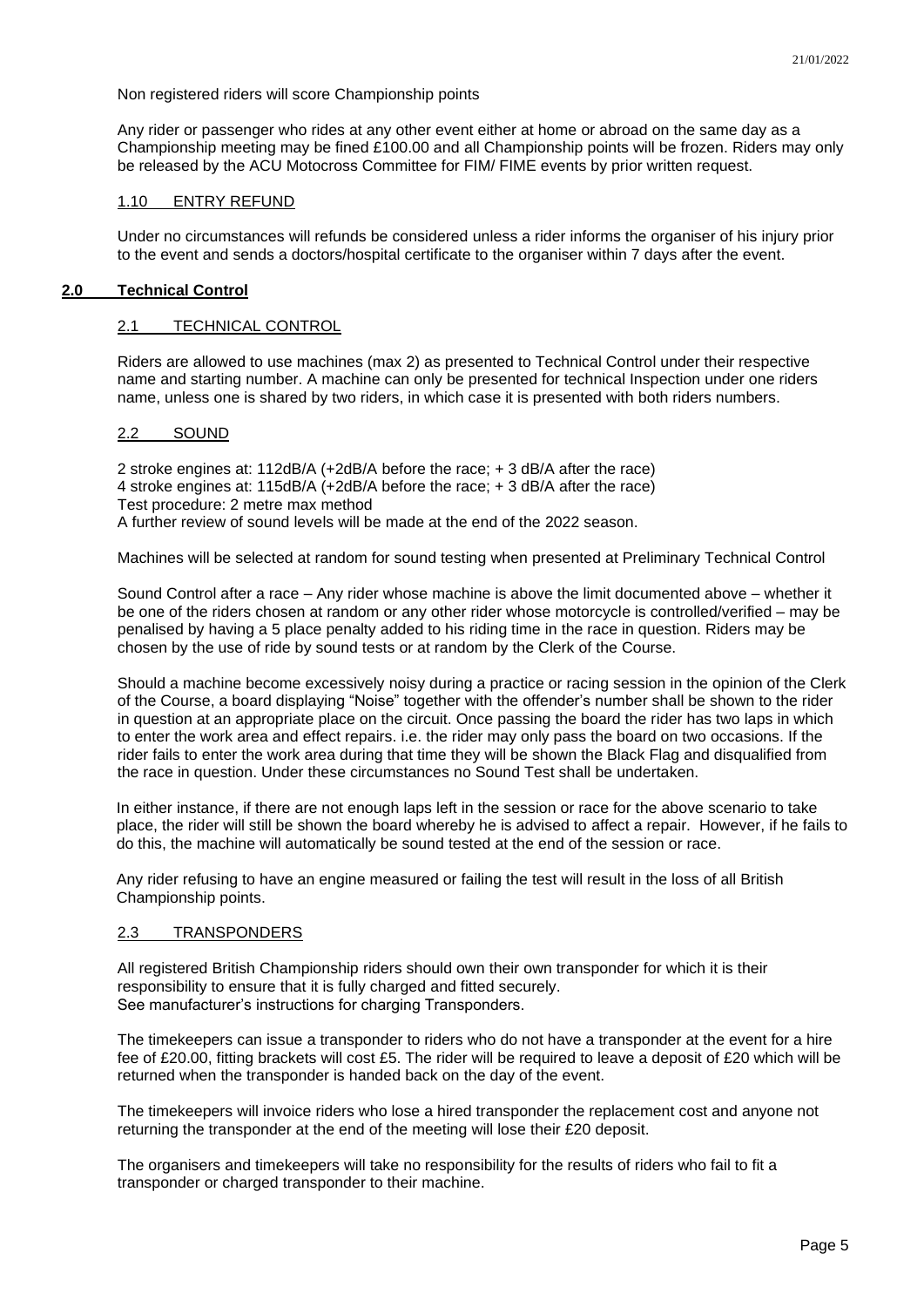Transponders can be purchased or leased from HS Sport Ltd at Unit 5, Radnor Park Industrial Estate, Congleton, Cheshire CW12 4XN – Tel: 01260275708

# <span id="page-5-0"></span>2.4 RIDING NUMBERS

**For 2022** - The number 1 plate will be issued to the Rider / Driver who has gained the highest number of points in the 2021 year's British Championship.

Every rider/passenger participating in an individual round of the British Championship will be allocated a permanent start number for the season by the ACU office and this must be used at all events.

#### <span id="page-5-1"></span>2.5 SHIRT NUMBERS

All drivers must wear numbered riding shirts or bibs, supplied by themselves, showing the number on the rear which must be produced at Technical Control. The numbers on the shirts must be the same as on the machine. Failure to comply may result in disqualification. The minimum dimension for the numbers must be 140mm height, 70mm width and 25mm width of stroke and the space between any two figures 15mm. Riding numbers must be in strong contrast to the background.

# <span id="page-5-2"></span>2.6 NUMBER PLATES

All machines number plates must comply with current ACU regulations plus a space of 40mm across the complete width of the front number plate must be left clear for any series sponsors logos.

|         | <b>Background</b> | <b>Number</b> |
|---------|-------------------|---------------|
| Sidecar | Yellow            | <b>Black</b>  |

The number plate must always display the correct number of the rider.

Red Plate White Number for the current leader in the Sidecar class. (optional)

#### <span id="page-5-3"></span>2.7 CHOICE OF MACHINE

A maximum of two machines is permitted. Riders may only change machines between races.

# <span id="page-5-5"></span><span id="page-5-4"></span>**3.0 Running of the Meeting**

#### 3.1 FLAG SIGNALS

| Red:                                                                    | ALL riders must stop - (riders must not pass a red flag unless<br>authorised to do so and then only proceed at a slow pace).                                                                                              |
|-------------------------------------------------------------------------|---------------------------------------------------------------------------------------------------------------------------------------------------------------------------------------------------------------------------|
| Yellow Motionless:                                                      | Danger, take care. Drive slowly                                                                                                                                                                                           |
| Yellow Waved:                                                           | Great Danger, prepare to stop, no overtaking. A significant reduction<br>in speed must be seen; therefore, jumps should not be attempted.                                                                                 |
| Blue:                                                                   | Warning, you are about to be lapped                                                                                                                                                                                       |
| Black with rider No:                                                    | That rider to stop immediately and leave the track                                                                                                                                                                        |
| Green:                                                                  | Under starters orders                                                                                                                                                                                                     |
| White with Green or Red<br>Diagonal Cross Raised &<br><b>Motionless</b> | Medical attention required at that post.                                                                                                                                                                                  |
| White with Red Diagonal Cross<br>Waved                                  | Medical Crew & Officials in attendance on live racetrack. Proceed<br>with extreme caution, riders must significantly reduce speed and roll<br>each jump individually with no overtaking until past the area of<br>concern |

All flag signals must be strictly adhered to. Failure to observe these signals may lead to a penalty or disqualification.

#### <span id="page-5-6"></span>3.2 PRACTICE / QUALIFICATION

Practice will be held on the morning of the meeting and should be a minimum 10 minutes free practice and 15 minutes Timed Qualification.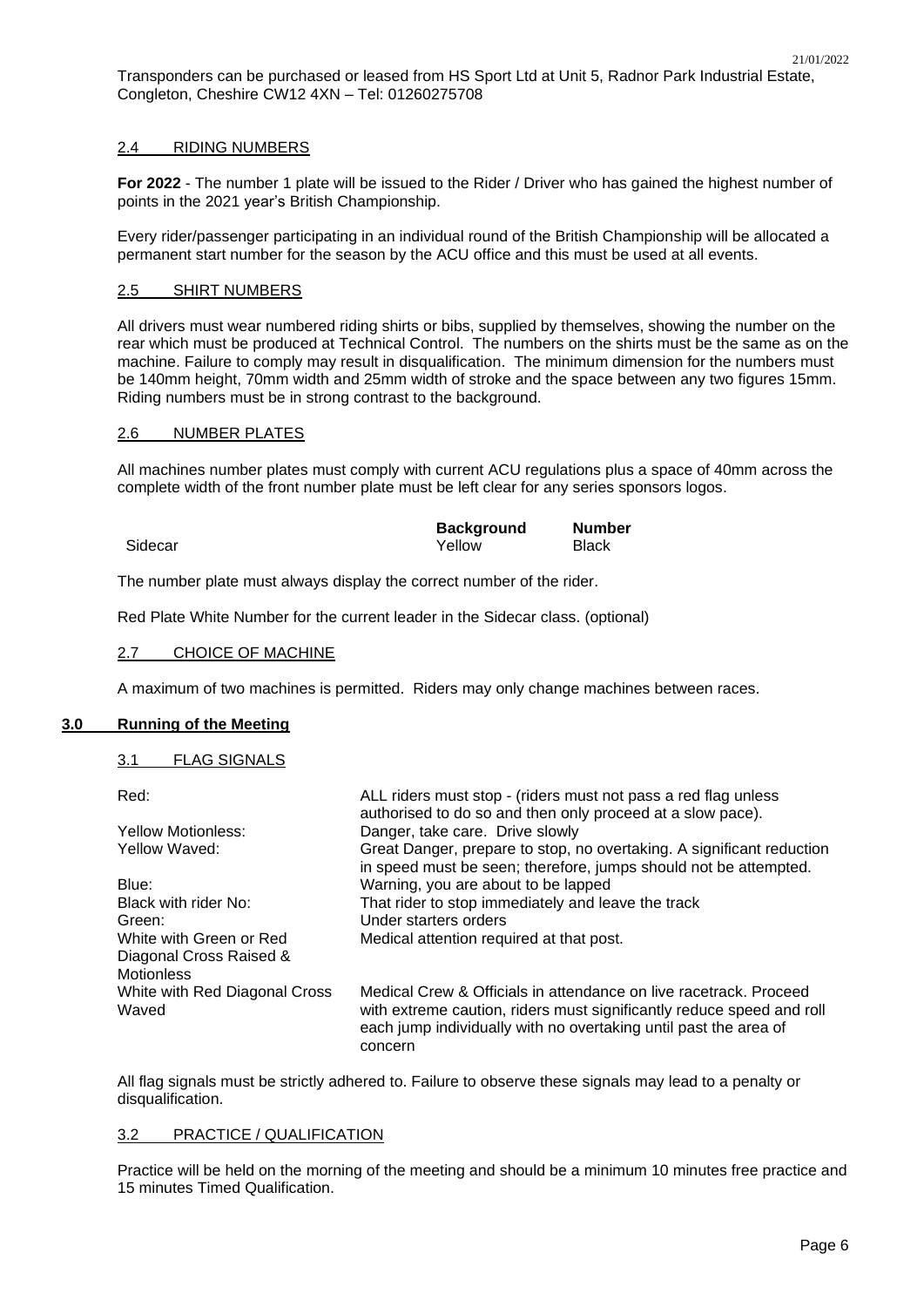In the event that there is an authorised change of passenger during the event then the organiser is to allow a minimum of one sighting lap prior to the race.

There must be a minimum 45-minute period between Practice and the first scheduled Race.

An opportunity for practice starts of up to 5 minutes will be provided to the riders, this will take place before Free Practice. Start practice is optional Mass starts are forbidden Sidecar Start Practice will take place immediately after Timed Qualification / Practice.

### <span id="page-6-0"></span>3.3 RACES

Three races counting towards the championship will be held at each meeting. These three races must be separated by at least 45 minutes. When the first rider is called to the start line the waiting zone gate will be closed and reserve riders may then be included.

#### <span id="page-6-1"></span>3.4 RACE DURATION

20 minutes + 2 laps

# <span id="page-6-2"></span>3.5 STARTING POSITIONS

For all rounds riders will come to the line based on the results of timed qualification or in the absence of timed qualification by current championship positions at the start of the meeting. If this occurs at the first round of the championship then they will come to the line in order of their British Championship final position in 2021, non-championship point scorers will be balloted.

# <span id="page-6-3"></span>3.6 SIGHTING LAP

Before each race the riders will be given the opportunity to make a signing lap. Participation in the sighting lap is optional. Once a rider has started a sighting lap he must continue in the direction of racing. After the signing lap, rider must return with their machine directly to the waiting zone. No change of machine is permitted.

# <span id="page-6-4"></span>3.7 START

The start will be live engine, clutch type.

The maximum number of starters allowed is 40.

A maximum of 20 machines will go to the front row and the remainder will go on a second row. All 20 positions on the front row must be filled before riders can take a position on the back row.

Once a rider has taken his place at the start gate he cannot change it.

A rider is deemed to be under starters orders when the first rider is called to the start line. If a rider cannot start his motorcycle after coming under starters orders and the gate being loaded, he may lose his choice of position on the start, but he may start the race from the Waiting Zone once the gate has dropped. Any rider who fails to be ready to start or who causes a start to be unnecessarily delayed in the opinion of the starter or the Clerk of the Course may be disqualified from that race.

The starter will hold up a green flag from which moment the riders are under his control until all riders are on the start line. When all the riders are on the start line the starter's assistant will hold up a 15 second board for 15 seconds. At the end of the 15 seconds a 5 second board will be shown and the gate will drop between 5 and 10 seconds after the 5 second is shown.

No one except RIDERS and OFFICIALS shall be permitted in the area of the starting gate. Riders may only "groom" behind the start gate and no tools or outside assistance is allowed.

# <span id="page-6-5"></span>3.8 FALSE STARTS

All false starts shall be indicated by waving a red flag. All riders should go back to the waiting zone and await further announcements regarding the re-start.

Any rider not admitted in the initial start cannot be introduced after a false start.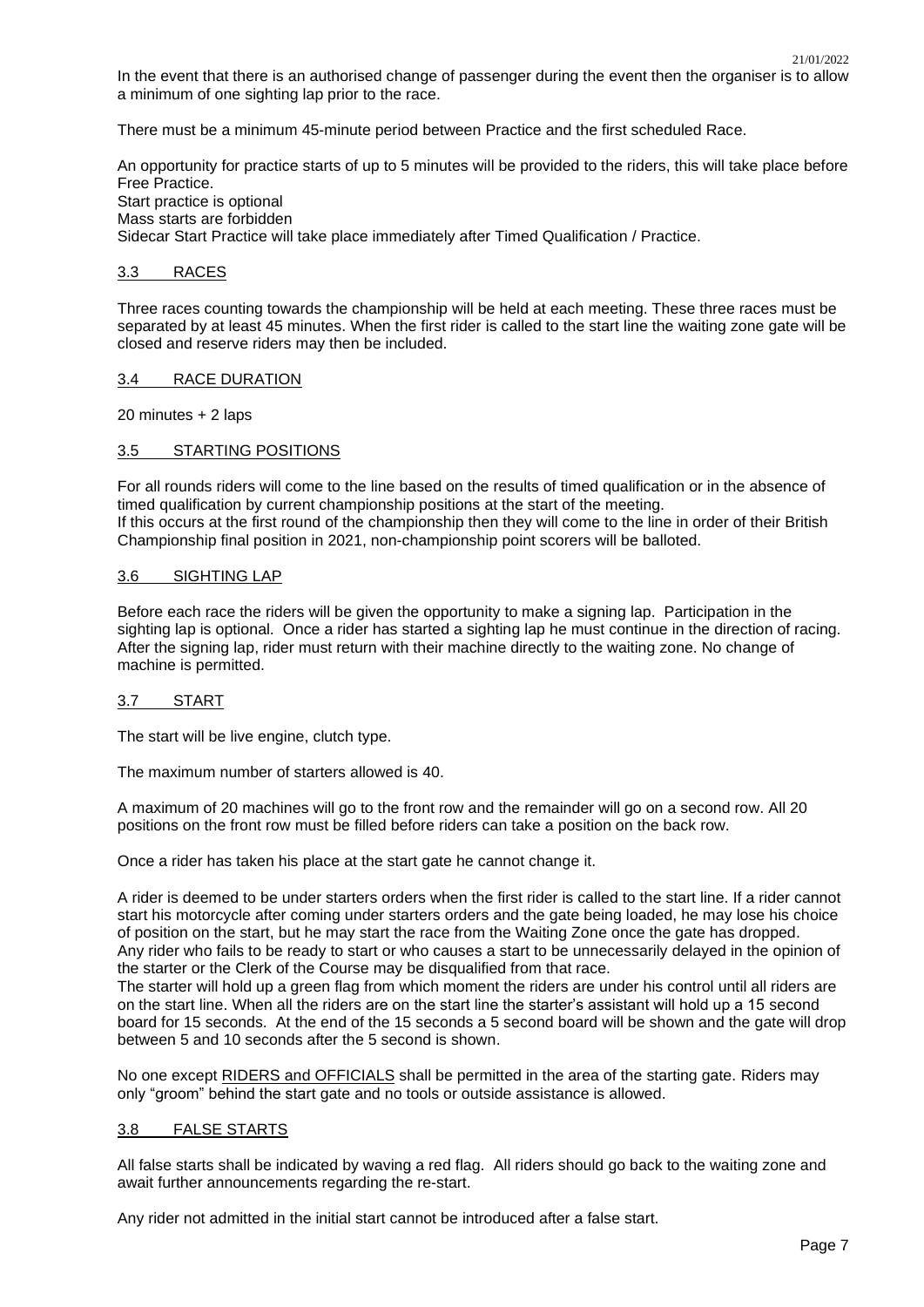In the case of an immediate restart riders may only exchange machines in the Waiting Zone.

In the case that the re-start will not take place immediately riders will return to the waiting zone to be instructed if they can return to the paddock.

## <span id="page-7-0"></span>3.9 STOPPING A RACE

The Clerk of the Course has the right, for safety reasons or other cases of force majeure, to stop a race prematurely or to cancel a part or the whole of a meeting.

The Clerk of the Course may exclude one or more riders, deemed to be at fault for the race being stopped, from taking part in the restart.

If a British Championship race is stopped before 10 minutes has elapsed there will be a complete restart. This will be deemed a new race.

Riders will return to the waiting zone to await an official announcement. Restarts will take place as soon as possible.

In the event of a complete re-start reserve riders may take part in the restart if one or more of the original starters are unable to take part or are disqualified by the Clerk of the Course. Riders who missed the waiting zone for the original start are permitted to participate in the re-start. All reserve riders for the original start are reserves for the re-start.

If a reserve rider competed in the first start he will not automatically be included in the restart.

If a race has to be stopped after the leader has completed half of the race time, (not including any extra laps), it will be considered to have finished.

The order of classification shall be based upon the order of last crossing the finish line prior to the showing of the red flag, and only competitors who have completed 50% of the number of laps (rounded down) completed by the race leader will be classified.

If a race has to be stopped after the leader has taken the chequered flag they will be classified as having finished the race.

The order of classification for those riders who have not taken the chequered flag shall be based upon the order of last crossing the finish line prior to the showing of the red flag, and only competitors who have completed 50% of the overall race distance (rounded down) will be classified.

#### <span id="page-7-1"></span>3.10 WORKING AREA

A trackside working area must be available. Only in this area may mechanics make repairs or adjustments to the machines during races/qualification.

The working area must be clearly defined and marked. The entrance must be properly controlled for both people and machines.

The signal area must be behind chestnut fencing.

# <span id="page-7-2"></span>3.11 CLASSIFICATION AT THE END OF A RACE

To be classed as a finisher, a rider must complete 50% (Rounded down) of the number of completed laps of the race winner. Riders do not need to pass the chequered flag to be classified as a finisher. If a rider does not complete their final lap within 5 minutes of the winner crossing the finish line, that lap will not count towards their score.

#### <span id="page-7-3"></span>3.12 POINTS

Points will be awarded in the following order for positions 1 to 20 in the British championship Class. The Expert championship will also score points in the following order.

25 22 20 18 16 15 14 13 12 11 10 9 8 7 6 5 4 3 2 1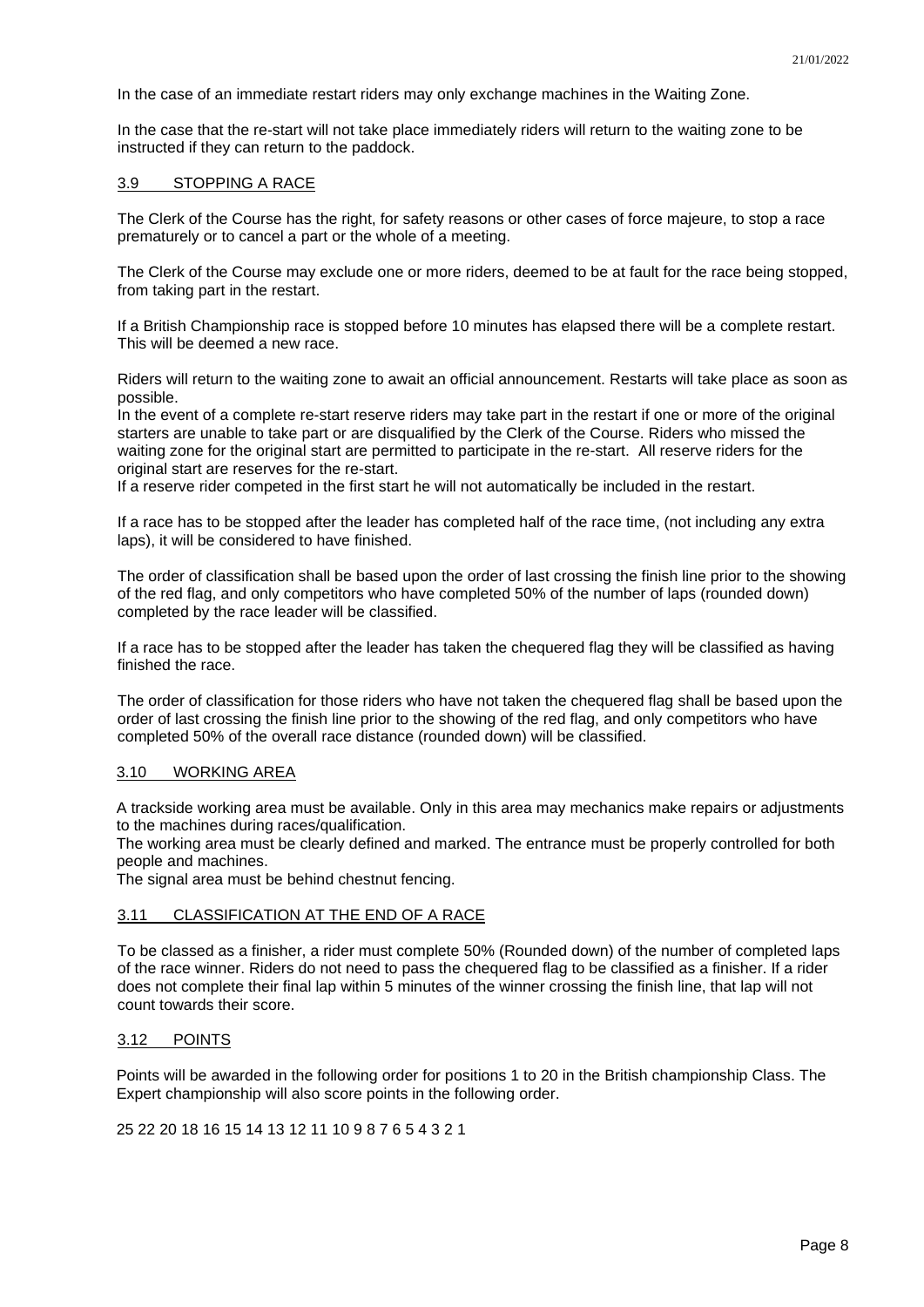<span id="page-8-0"></span>If a tie occurs on points scored on the day, it will be resolved on the highest place in the last race. If this fails to decide a tie it will then be decided by the highest place in the second race, if this fails to decide a tie it will then be decided by the highest place in the first race.

If a tie occurs at the end of the championship it will be resolved in favour of the rider /driver gaining the greater number of first places, or if this fails to decide a tie, then in favour of the driver gaining the greater number of second places and so on, down to last place.

# <span id="page-8-1"></span>3.14 OUTSIDE ASSISTANCE & COURSE CUTTING

If during a race a rider receives outside assistance other than that provided by the organisers in the interest of safety, that rider may be disqualified. Riders receiving signals from persons in prohibited areas may be disqualified or have penalties added.

If for any reason a rider leaves the course, he must rejoin it as closely as possible to the point where he left the course without any outside assistance. He must not gain any advantage. If any advantage is obtained, he may be disqualified.

Any maintenance outside of the work area may only be carried out by the rider / driver / passenger. Any machine taken back to the paddock during the race will not be allowed to re-join that race.

# <span id="page-8-2"></span>3.15 STATEMENT OF FACT

Any offence or breach of the rules contained within the Sporting Code, the relevant discipline regulations, or appendices, or any supplementary regulations; howsoever caused if witnessed by a senior event Official shall be deemed for purposes of disciplinary procedure as a "Statement of Fact". Senior event Officials will include: - but not be limited to; Race Director, Clerk of the Course and his Assistants, and Chief Marshall.

Any such Statement of Fact shall not be subject to protest or appeal.

Statements of Fact shall also include the decisions of Timekeeper, Starter and Finish Line Judges, Sound Inspectors as already defined within the Code.

# <span id="page-8-3"></span>3.16 WINNERS PRESENTATION

The first three riders / crews overall on the day in both the British Championship and National Expert Championship must take part in the official prize giving ceremony which will be held as soon as possible after the final race of the day.

# <span id="page-8-4"></span>3.17 PRIZE MONEY

Payable to the British Sidecar Championship, the minimum prize money for each of the championship races will be payable on the following scale:

 $1$ st - £60  $6<sup>th</sup> - £20$  $2<sup>nd</sup> - £50$  $7<sup>th</sup> - £15$  $3^{rd}$  - £40  $8^{th}$  - £12  $4<sup>th</sup> - £30$  $9<sup>th</sup> - £11$  $5<sup>th</sup>$  - £25 10<sup>th</sup> - £10 Total £273.00 per race

All prize money will be paid on the day of the event but if unforeseen circumstances arise it must be paid within 7 days of the meeting.

# <span id="page-8-6"></span><span id="page-8-5"></span>**4.0 General**

# 4.1 RESULTS / FINAL STANDING

All rounds of the British Sidecar Cross Championship and National Expert Sidecar Cross Championship will count towards the overall results.